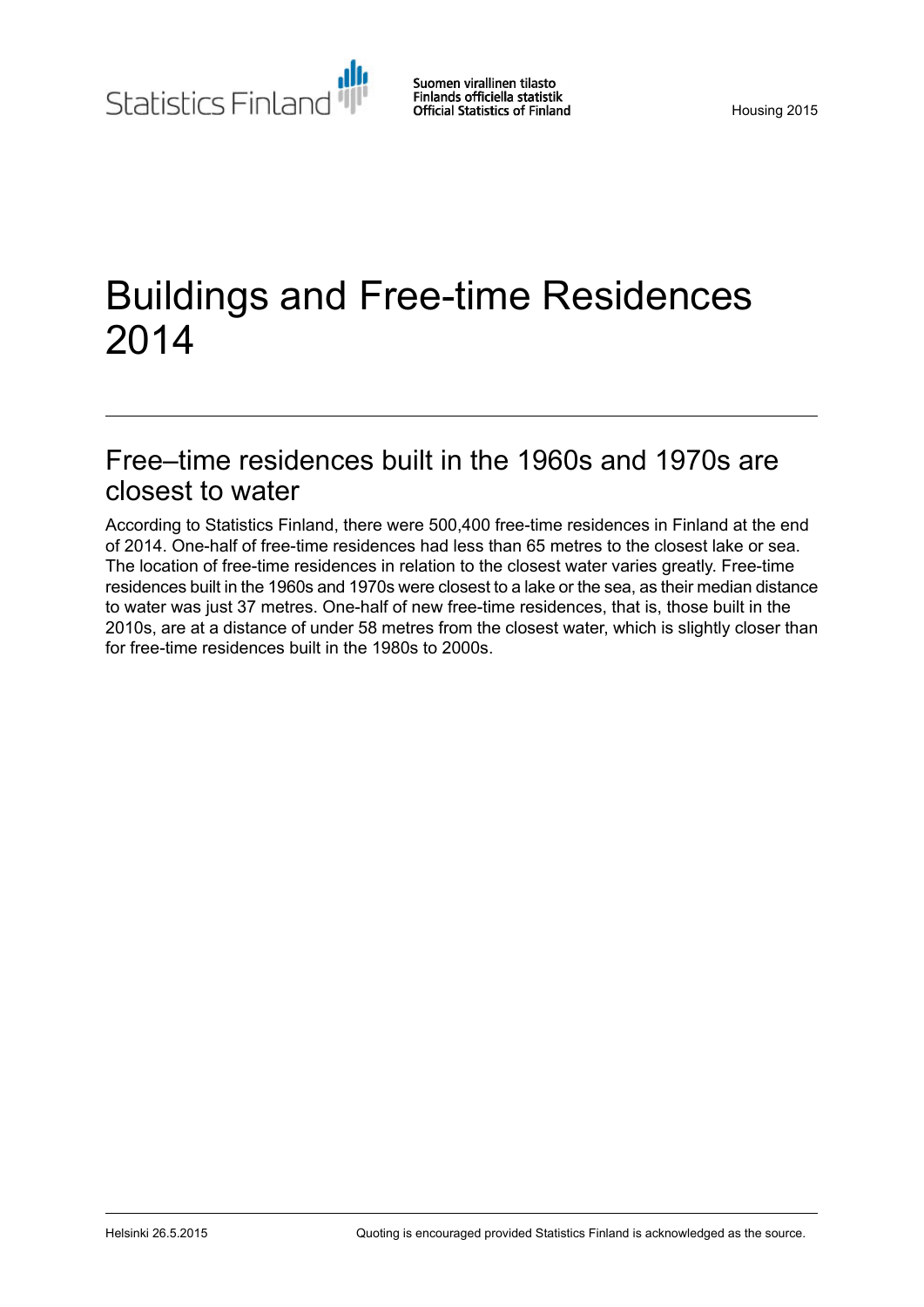**Median distance of free-time residences to the closest lake or sea (darker colours denote a shorter median distance)**



Old free-time residences built before 1960 had the longest distance to a lake or the sea, the median distance being around 339 metres. This is partly explained by that the statistics on free-time residences also include so-called granny cottages(residential buildings used for free-time dwelling). The median distance of these granny cottages used as free-time dwellings is around one kilometre to a larger waterway. All in all, the number of dry land cottages, whose distance to the closest lake or sea was at least half a kilometre, was around 149,000 in Finland.

Free-time residences in Lapland have the longest median distance to water, 477 metres. In North Ostrobothnia, the median distance of free-time residences to the closest lake or sea is also more than 400 metres. The shortest median distances to water are found in South Karelia and Etelä-Savo, around 30 metres. The biggest dispersion in the distance to water wasrecorded in Varsinais-Suomi, South Ostrobothnia and Lapland. In Åland, free-time residences are built evenly close to water and there the average distance to the nearest water is also shortest. Of municipalities, Taipalsaari and Luoto had the shortest median distance to a lake or the sea.

#### Mikkeli was still the municipality with the highest number of free-time residences in 2014

The order of municipalities with the highest number of free-time residences remained nearly unchanged in 2014. Measured by the number of free-time residences, Mikkeli had the highest number of free-time residences, followed by Kuopio and Parainen. Mikkeli was the only municipality that had more than 10,000 free-time residences. As a result of municipal mergers, the number of free-time residences in many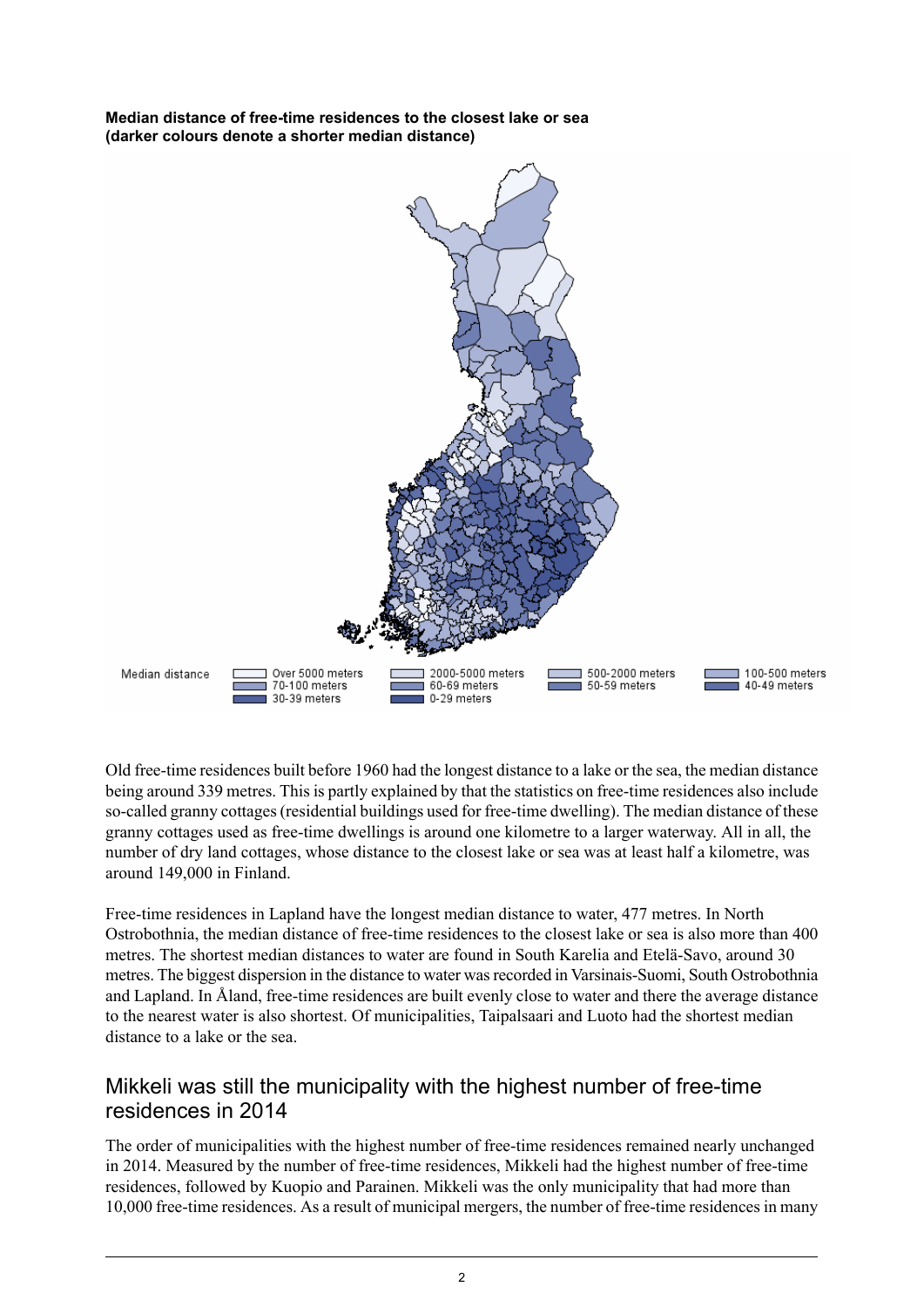towns describes the number of free-time residences in the area rather than the number of free-time residences in the actual town.

|         | Regional Division based on Municipalities on 1 Jan. 2015 |         |
|---------|----------------------------------------------------------|---------|
| $1_{-}$ | Mikkeli                                                  | 10 324  |
| 2.      | Kuopio                                                   | 9602    |
|         | 3. Parainen                                              | 8570    |
|         | 4. Lohja                                                 | 8408    |
| 5.      | Savonlinna                                               | 8 2 8 0 |
|         | 6. Hämeenlinna                                           | 7861    |
|         | 7. Kouvola                                               | 7732    |
| 8.1     | Salo                                                     | 7 2 3 8 |
|         | 9. Kuusamo                                               | 6614    |
|         | 10. Raasepori                                            | 6495    |
|         | $11$ . Pori                                              | 5 1 4 1 |
| 12.     | Mäntyharju                                               | 4803    |
| 13.1    | Kemiönsaari                                              | 4706    |
|         | 14. Kangasala                                            | 4 604   |
|         | 15. Naantali                                             | 4589    |

#### **Highest number of free-time residences, 31 December 2014**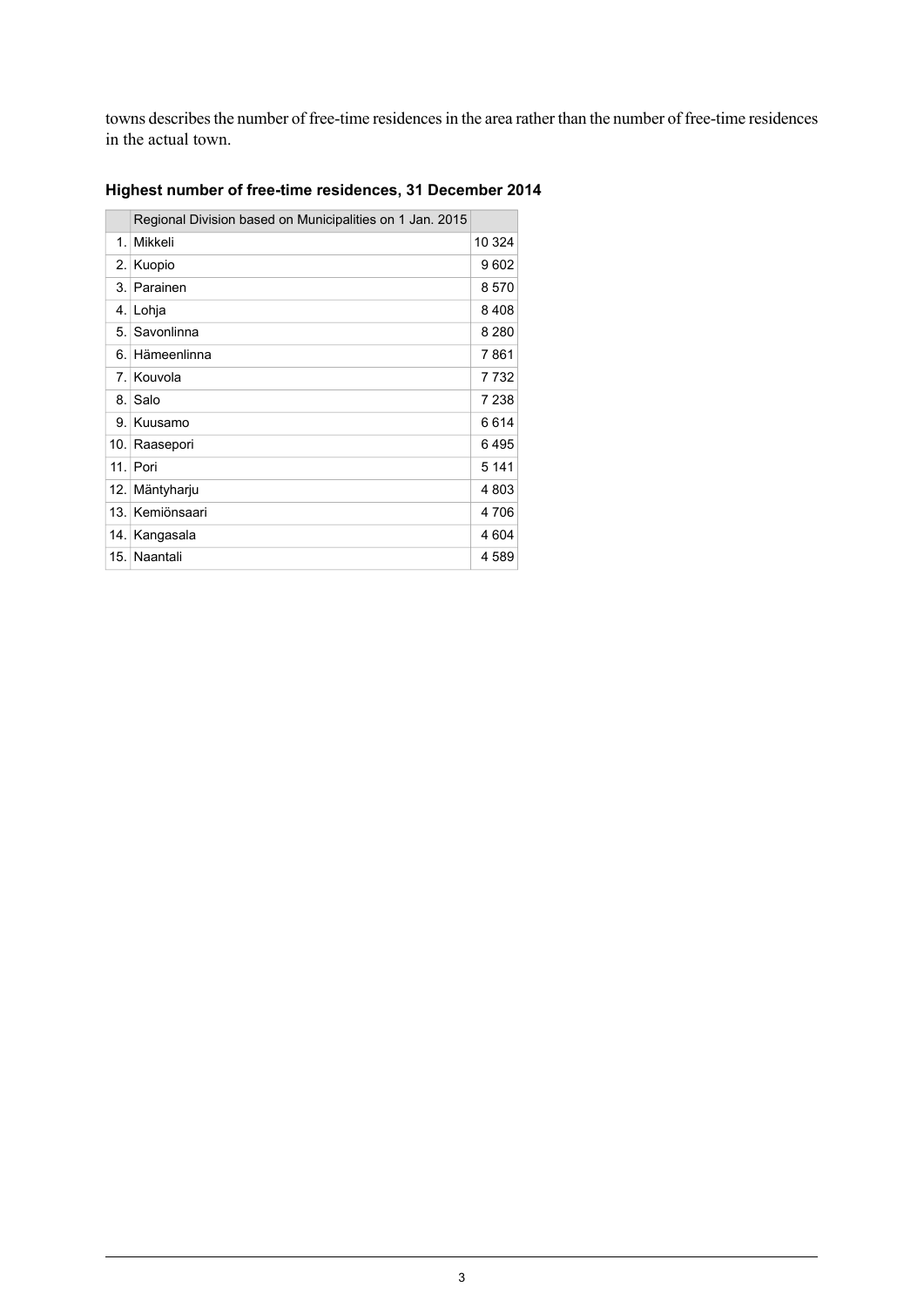### **Contents**

### Tables

| <b>Appendix tables</b>                                                                                         |  |
|----------------------------------------------------------------------------------------------------------------|--|
| Appendix table 1. Number of buildings, dwellings and persons by type of building and number of storeys 31 Dec. |  |
|                                                                                                                |  |
|                                                                                                                |  |
|                                                                                                                |  |

### Figures

| Figure 2. Municipalities with more free-time residences than occupied dwellings in 2014 (municipalities with the |  |
|------------------------------------------------------------------------------------------------------------------|--|
|                                                                                                                  |  |
|                                                                                                                  |  |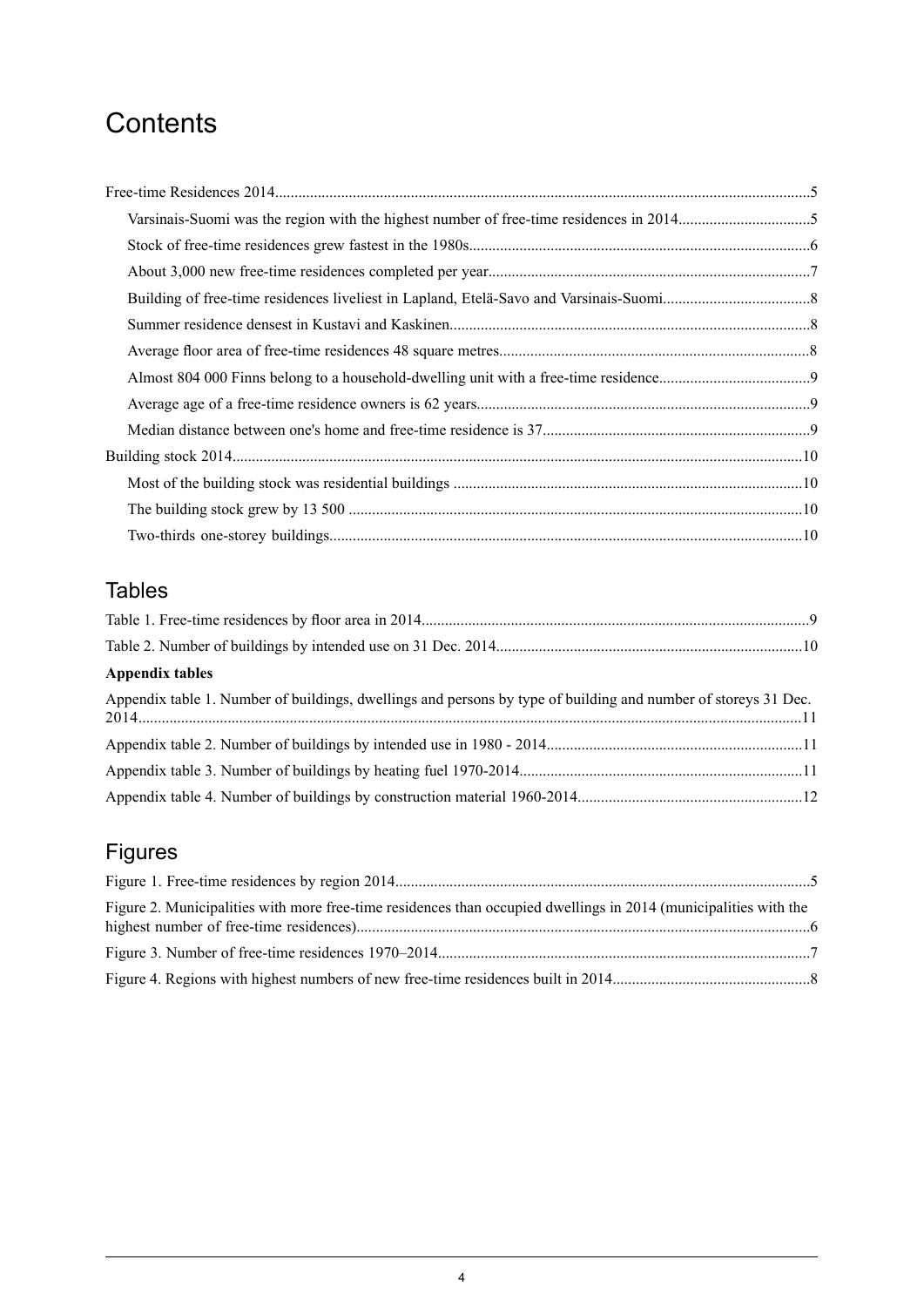## <span id="page-4-0"></span>Free-time Residences 2014

#### <span id="page-4-1"></span>Varsinais-Suomi was the region with the highest number of free-time residences in 2014

Varsinais-Suomi was the region with the highest number of free-time residences, i.e. 500 400 Etelä-Savo and Pirkanmaa also had more than 45,000 free-time residences. The numbers of free-time residences were lowest in the regions of Central Ostrobothnia (3,900) and Åland (6,200).



<span id="page-4-2"></span>

The density of free-time residences in the municipality can also be described by comparing their number with that of permanently occupied dwellings. Then the municipalities richest in free-time residences were places that had a relatively low number of population and a high number of free-time residences. At the end of 2014, altogether 62 municipalities had more free-time residences than permanently occupied dwellings. Such municipalities were Parainen, Mäntyharju, Kemiönsaari and Pälkäne. As the number of permanent residents decreases, the number of free-time residences may become emphasised in ever more municipalities. From 2000 onwards, the number of municipalities with a majority of free-time residences has increased approximately by twenty, when the situation is viewed with the present division of municipalities of 2015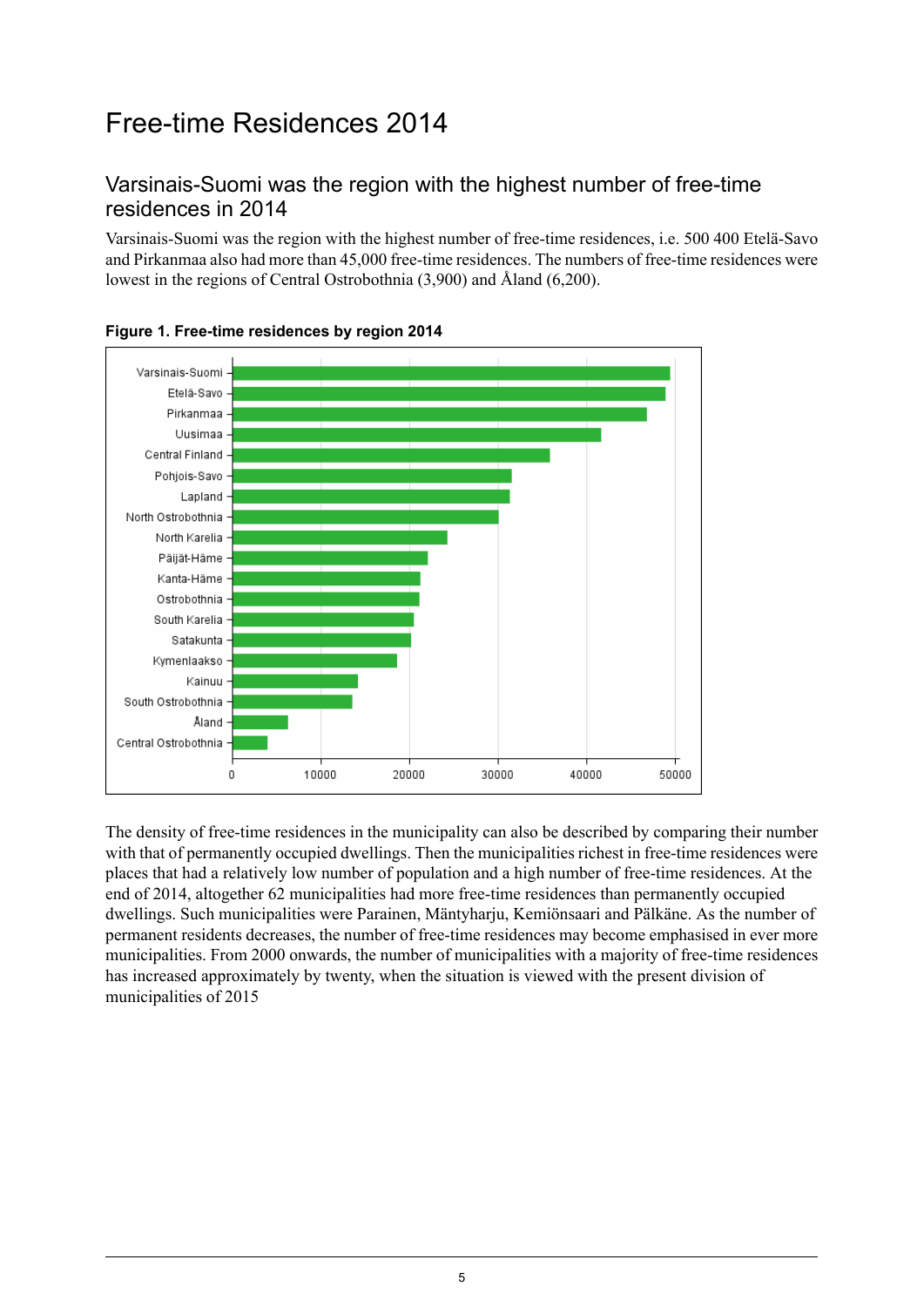<span id="page-5-1"></span>



#### <span id="page-5-0"></span>Stock of free-time residences grew fastest in the 1980s

There were 500 400 free-time residences in Finland at the end of 2014. The number increased by 1 728 from the previous year. The stock of free-time residences does not grow direct due to newbuilding because some free-time residences area converted into permanent dwellings or their active use is discontinued. The number of free-time residences grew fastest in the 1980s. In 1990, there were 368,000 free-time residences, which was 46 per cent more than in 1980. From 1970 to 1980, the increase was 75,600, or 43 per cent.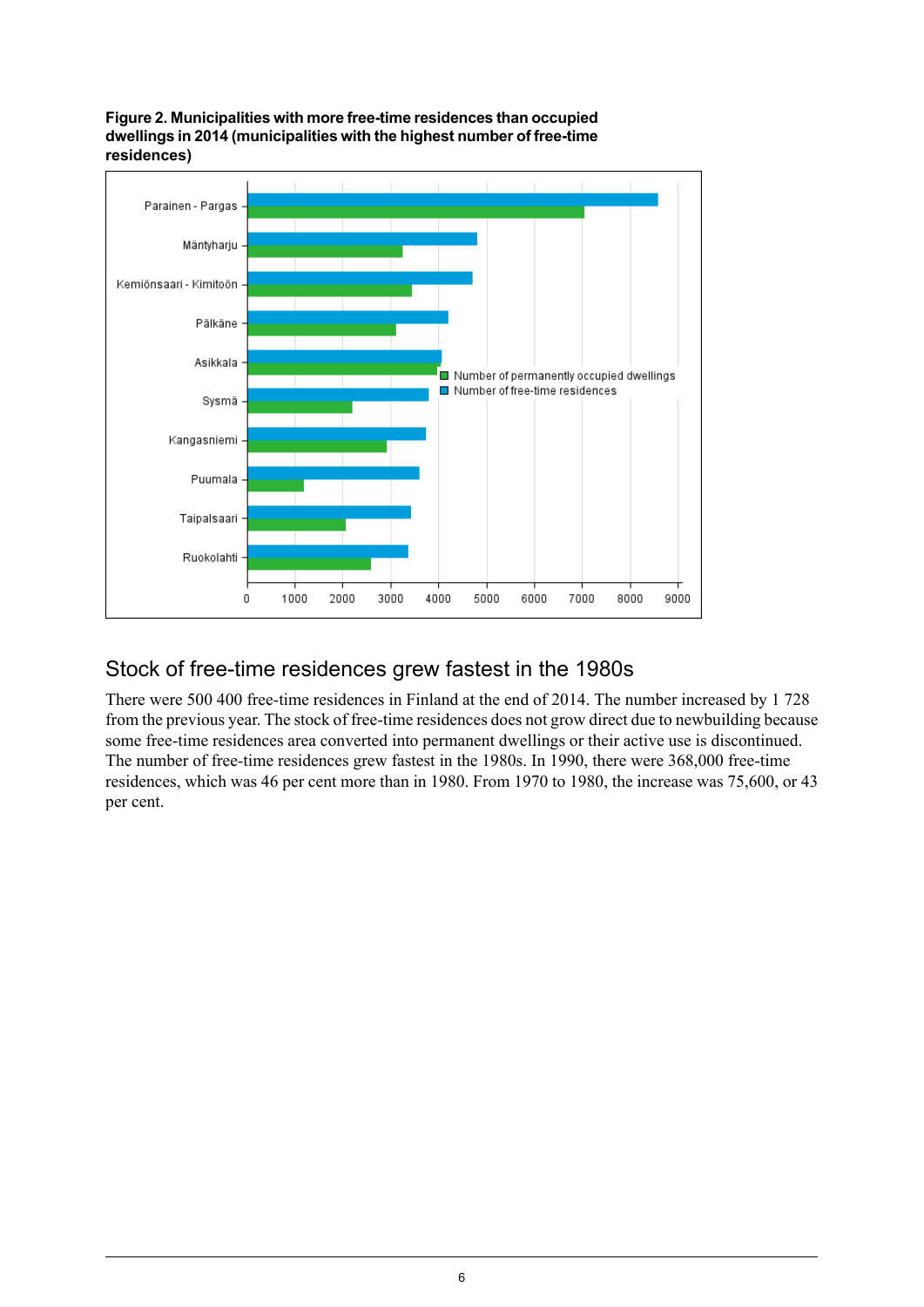

<span id="page-6-1"></span>**Figure 3. Number of free-time residences 1970–2014**

<span id="page-6-0"></span>The pace of construction of free-time residences has been slowing down steadily since the early years of the 1990s. Whereas roughly 8,000 free-time residences were built every year in the early 1990s, in recent years the number has been half of this. Through the 1990s, the stock of free-time residences grew by around 20 per cent. This is clearly by less than in the 1970s and 1980s, when the stock increased by over 40 per cent per decade.

#### About 3,000 new free-time residences completed per year

Over 4,000 new free-time residential buildings have been completed per year in the 2000s. In the 2010s the number of new free-time residential buildings has decreased under 4,000 per year. For example, 3 244 new free-time residential buildings were completed in 2014 (according to statistics of buildingstock).

During 2014, the highest numbers of new free-time residences were built in Etelä-Savo and Varsinais-Suomi. By municipality, the highest numbers of new free-time residences were built in Kuusamo, Savonlinna, Kouvola, Parainen and Kalajoki: over 50 in the year in each. In absolute numbers, the construction of free-time residences decreased further.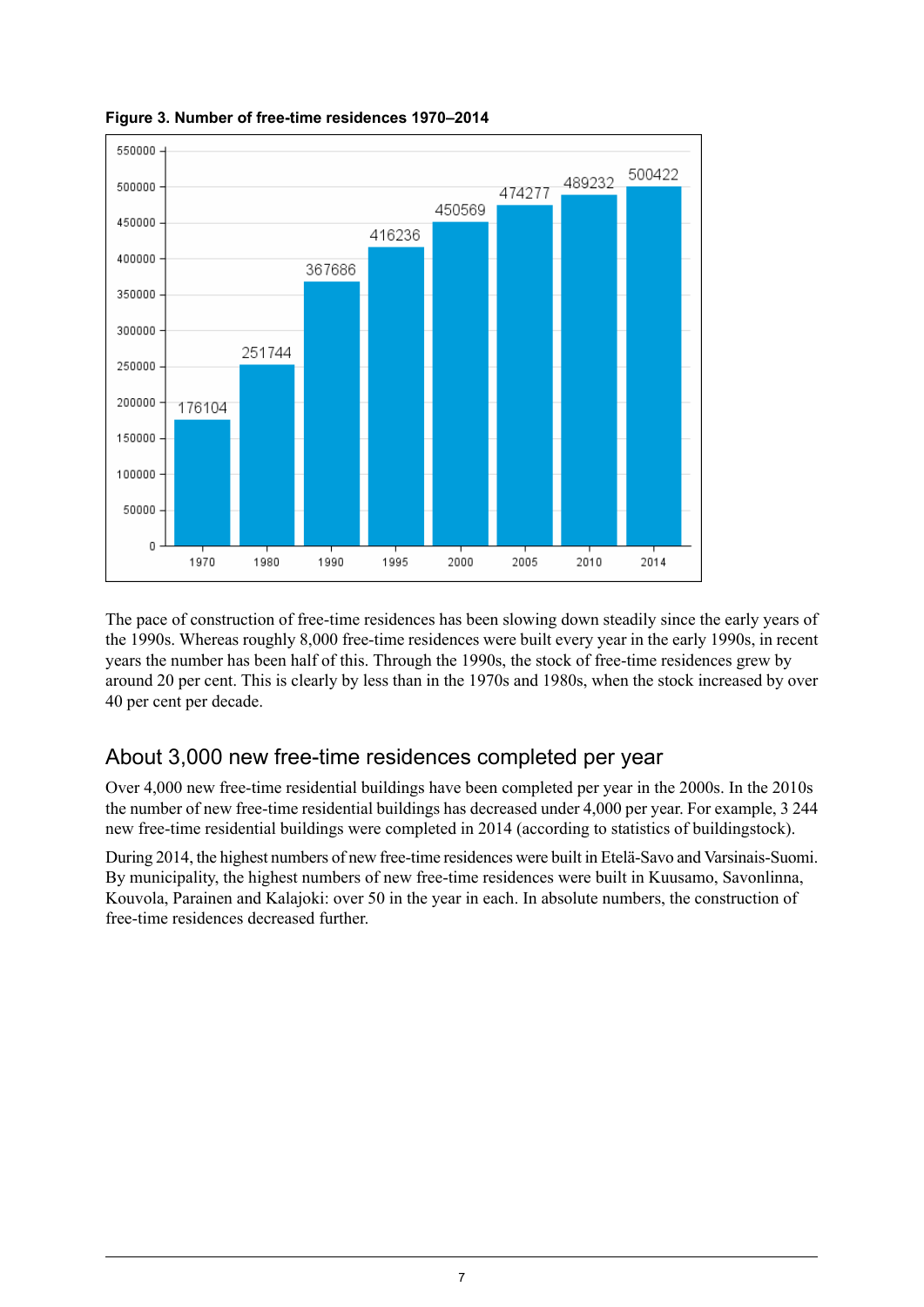<span id="page-7-3"></span>



#### <span id="page-7-0"></span>Building of free-time residences liveliest in Lapland, Etelä-Savo and Varsinais-Suomi

In 2014 the building of free-time residences has been liveliest in Etelä-Savo and Lapland. In the 2000s, the highest numbers of free-time residential buildings have been completed in general in Lapland, Etelä-Savo and Varsinais-Suomi where their number has grown by over 400 per year.

<span id="page-7-1"></span>Since 1990 the stock of free-time residences has grown most in Etelä-Savo, where it has increased by approximately 14 000 The stock has changed least in Central Ostrobothnia and Åland where the number of free-time residences has increased by over 1,000 since 1990.

#### Summer residence densest in Kustavi and Kaskinen

<span id="page-7-2"></span>Free-time residences are densest in the municipality of Kustavi and Kaskinen with average 15–18 free-time residences per square kilometre of land. In six municipalities there are more than ten free-time residences per square kilometre. In the whole country there are, on the average, 1,7 free-time residences per square kilometre. Varsinais-Suomi, Uusimaa, Päijät-Häme, Kanta-Häme and Åland have more than four free-time residences per square kilometre. In North and Central Ostrobothnia, and Kainuu and Lapland there is average less than one free-time residence per square kilometre. In proportion to the land area, Kauniainen, Savukoski, Utsjoki, and Enontekiö have the lowest number of free-time residences.

#### Average floor area of free-time residences 48 square metres

There are relatively large size differences between new and old free-time residences. The average floor area of the free-time residences built in 2000-2009 was 64 square metres. The median was 56 square metres. On the other hand, nearly one free-time residence in four had a floor area of 60 square metres or more.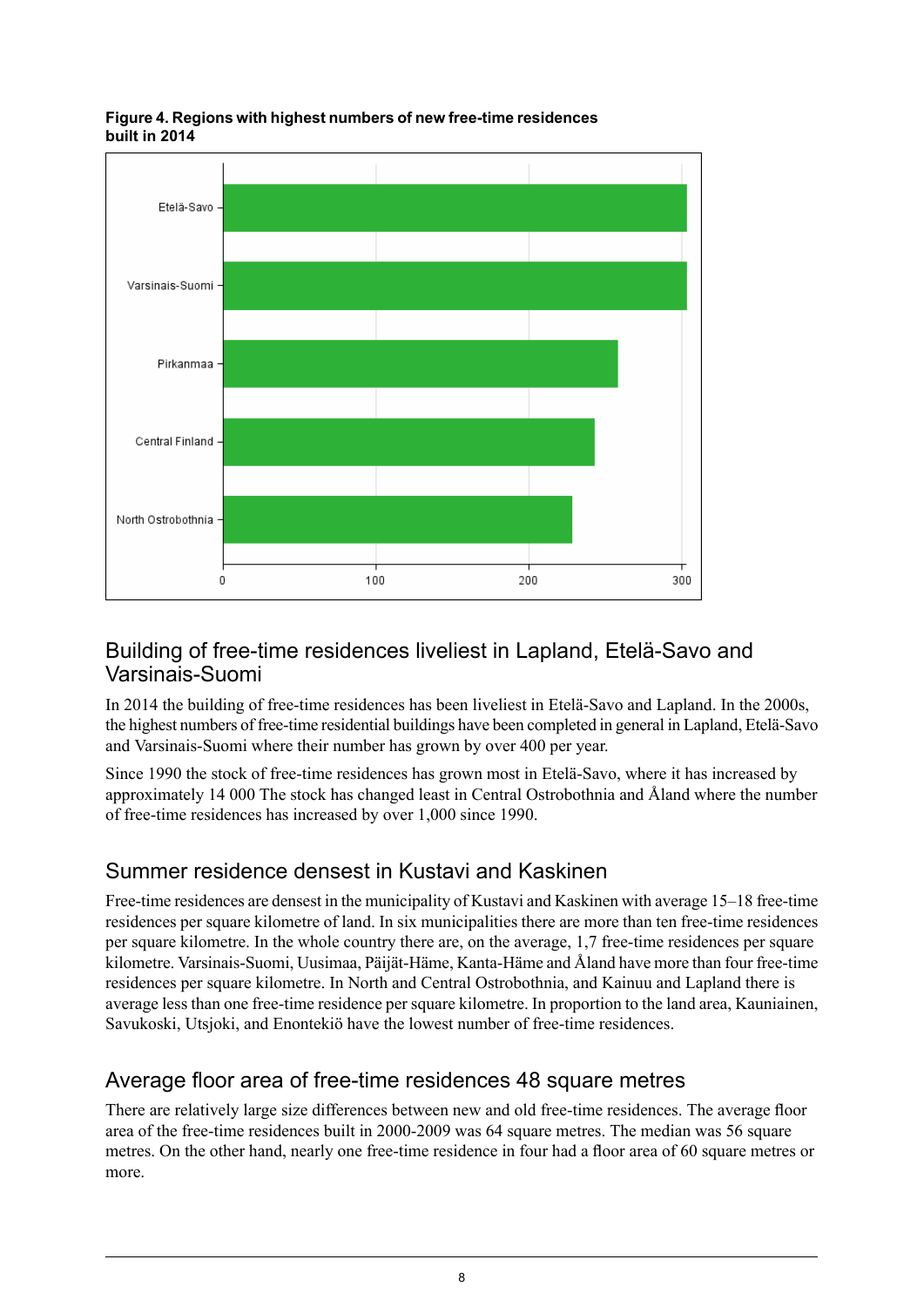| Floor area, m2              | Number of free-time residences | $\%$                     |
|-----------------------------|--------------------------------|--------------------------|
| Free-time residences, total | 500 422 100.0                  |                          |
| $-19$                       | 45 871                         | 9,2                      |
| $20 - 39$                   | 180829                         | 36,1                     |
| $40 - 59$                   | 134 478                        | 26.9                     |
| $60 - 79$                   | 62 771                         | 12,5                     |
| $80 - 99$                   | 29 253                         | 5,8                      |
| $100 -$                     | 28 549                         | 5,7                      |
| Unknown                     | 18 671                         | 3,7                      |
| Average floor space         | 48                             | $\overline{\phantom{a}}$ |
| Median floor space          | 40                             | $\overline{\phantom{a}}$ |

#### <span id="page-8-3"></span>**Table 1. Free-time residences by floor area in 2014**

#### <span id="page-8-0"></span>Almost 804 000 Finns belong to a household-dwelling unit with a free-time residence

Of all free-time residences, 413 000 were owned by private persons, while 88 000 were owned by companies, communities and deceased's estates, or by foreigners. In all, almost 804 000 persons belonged to a household-dwelling unit which owns a free-time residence. Free-time residences are generally located near the place of permanent residence. 64 of free-time residence owners had a free-time residence in their region of residence. One-third of free-time residence owners had a free-time residence in their municipality of domicile. Summer residents more than double the population of many municipalities.

#### <span id="page-8-1"></span>Average age of a free-time residence owners is 62 years

<span id="page-8-2"></span>The average age of owners of new free-time residences completed in 2014 was 54 years. The average age of all free-time residence owners was 62. Of all free-time residence owners, 24 000 or just 7 per cent were aged under 40. Over 40 per cent of all free-time residences were owned by a household-dwelling unit of two adults and only 14 per cent by households with children aged under 18.

#### Median distance between one's home and free-time residence is 37

The average distance between one's home and free-time residence was 91 kilometres and the median was 37 kilometres. Therefore, one-half of the journeys to free-time residences were at most 37 kilometres. The median for the journey of those living in Uusimaa to their free-time residences was 130 kilometres and the average 166 kilometres. The median for the journey of people living in Uusimaa to their free-time residences was over three times compared with the median for the entire country and the average was nearly double compared with the average for the whole country. The median for the journey of those living elsewhere than in Uusimaa to their free-time residences was 26 kilometres and the average 65 kilometres.

The journey to free-time residences was calculated for free-time residences owned by private persons. A journey to a free-time residence refers to the linear distance between the permanent residence and free-time residence of the free-time residence owner. In 2014, the distance could be calculated for 71 per cent of the whole stock of free-time residences.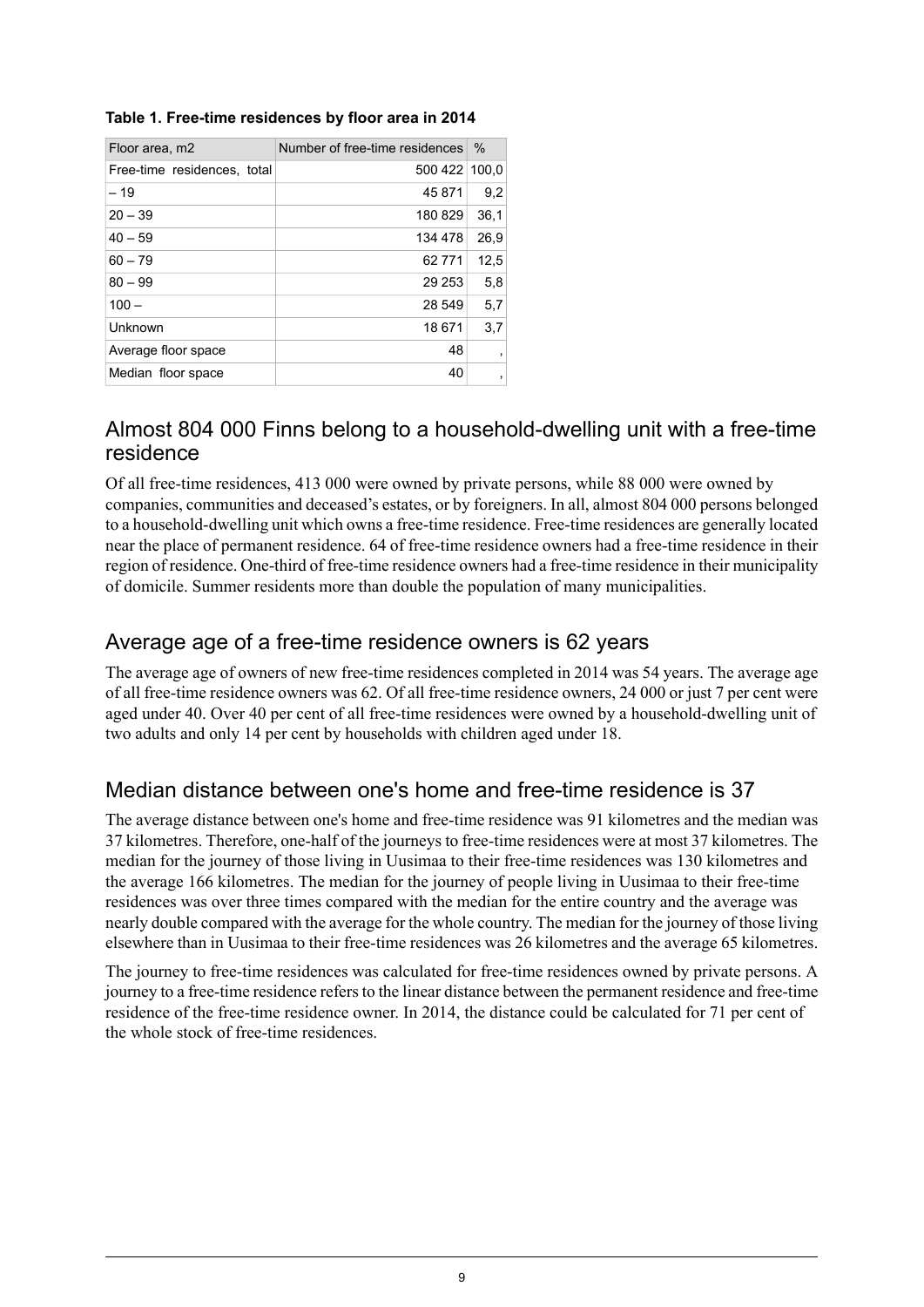# <span id="page-9-0"></span>Building stock 2014

#### <span id="page-9-1"></span>Most of the building stock was residential buildings

#### Corrected on 16 June 2018. The corrected number is indicated in red.

At the end of 2014 there were 1,5 buildings in Finland (excluding free-time residences and agricultural buildings). Most of the building stock, particularly residential buildings was built after the 1970s. The gross floor area of the building stock totalled about 461 million square metres. The average gross floor area of all buildings was about 310 square metres; in other than residential buildings the average gross floor area was about 813 square metres. Residential buildings accounted for 63 per cent of the total gross floor area.

|                           | <b>Buildings</b> | Per cent of total buildings (%) |
|---------------------------|------------------|---------------------------------|
| <b>BUILDINGS TOTAL</b>    | 1497534          | 100,0                           |
| A Residential buildings   | 1 277 699        | 85,3                            |
| Detached houses           | 1 139 290        | 76,1                            |
| Attached houses           | 79 362           | 5,3                             |
| Blocks of flats           | 59 047           | 3,9                             |
| C-N Other bulldings       | 219835           | 14,7                            |
| C Commercial buildings    | 42 868           | 2,9                             |
| D Office buildings        | 10846            | 0,7                             |
| E Traffic buildings       | 56 363           | 3,8                             |
| F Institutional buildings | 8 6 0 6          | 0,6                             |
| G Buildings for assembly  | 13 977           | 0,9                             |
| H Educational buildings   | 8867             | 0,6                             |
| J Industrial buildings    | 42 799           | 2,9                             |
| K Warehouses              | 29 833           | 2,0                             |
| L,N Other buildings       | 5676             | 0,4                             |

#### <span id="page-9-4"></span>**Table 2. Number of buildings by intended use on 31 Dec. 2014**

#### <span id="page-9-2"></span>The building stock grew by 13 500

<span id="page-9-3"></span>There were 1 497 500 buildings in Finland at the end of 2014 The building stock grew by 13 500 from the year before. The number of buildings has increased by 335 100 , or by about 29 per cent, from 1990. There are about 78 000 old buildings completed prior to 1921, i.e. only 5 per cent of the building stock. Three-quarters of the building stock were detached houses. Blocks of flats and terraced houses accounted for only one-tenth of the total number of buildings. Blocks of flats accounted for about one-third of the total gross floor area of all residential buildings.

#### Two-thirds one-storey buildings

67 per cent of the building stock were one-storey buildings. That is because three-quarters of the building stock were detached houses. One and two-storey buildings account for altogether 95 per cent of the total building stock. A total of 3,6 million, i.e. 68 per cent, of the population in Finland live in buildings with one or two storeys. There were 27 592 buildings with four storeys or more and just over one million (1 187 000) Finnslived in them. Buildings with ten storeys and more are quite rare. There are approximately 300 such landmarks in Finland, 210 of them blocks of flat.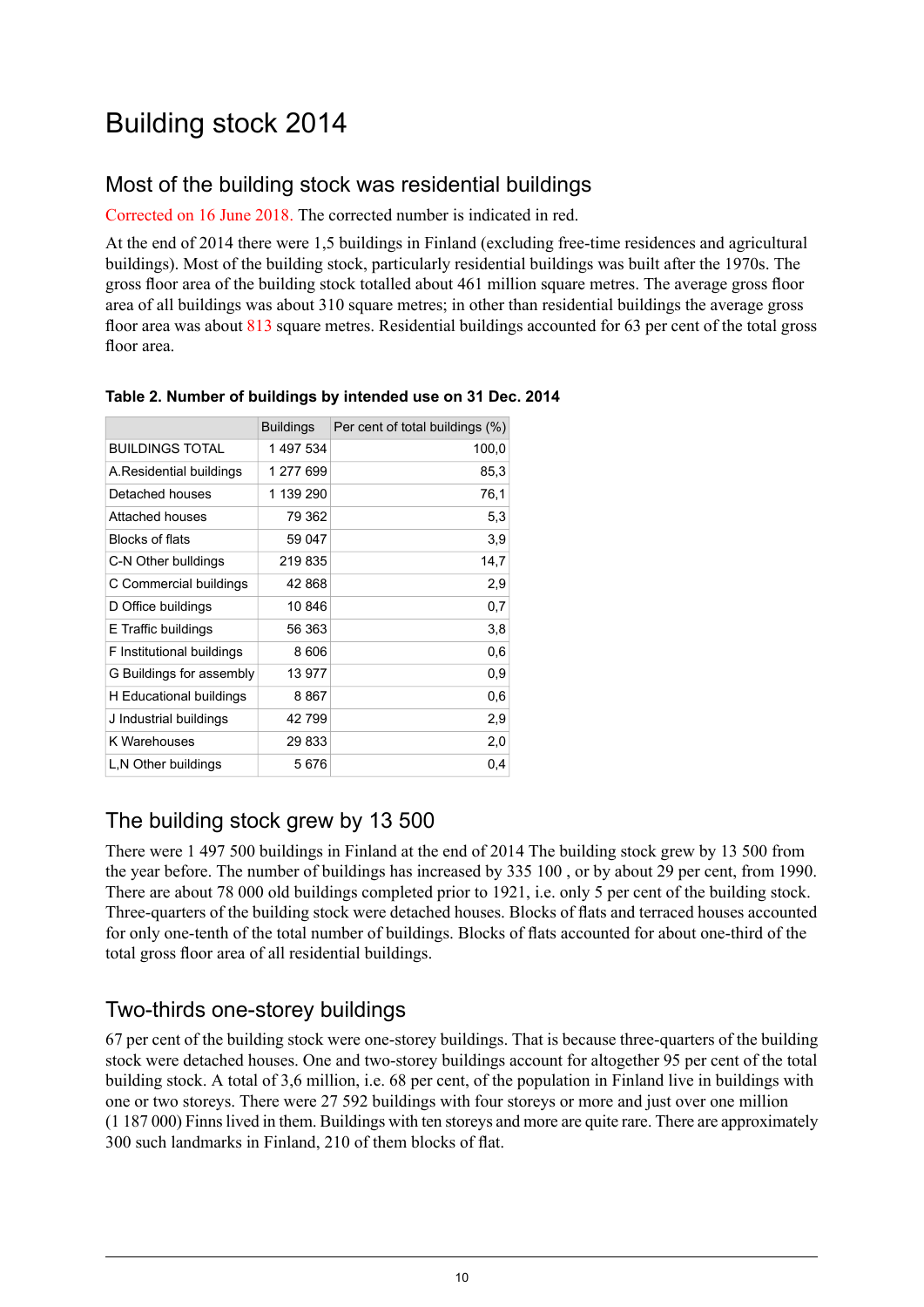# Appendix tables

#### <span id="page-10-0"></span>**Appendix table 1. Number of buildings, dwellings and persons by type of building and number of storeys 31 Dec. 2014**

| Type of building, Number of storeys | <b>Buildings</b> | <b>Dwellings</b> | Persons (dwelling population) |
|-------------------------------------|------------------|------------------|-------------------------------|
| Total                               | 1497534          | 2 917 955        | 5 351 173                     |
| 1 - 2 storeys                       | 1425 146         | 1724 102         | 3 636 546                     |
| 3 - 9 storeys                       | 54 870           | 1 172 821        | 1685 565                      |
| $10 +$ storeys                      | 304              | 14 4 8 5         | 19916                         |
| unknown number of storeys           | 17 214           | 6 5 4 7          | 9 1 4 6                       |
| Detached houses                     | 1 139 290        | 1 150 539        | 2 690 569                     |
| Attached houses                     | 79 362           | 399 104          | 707 976                       |
| <b>Blocks of flats</b>              | 59 047           | 1 310 947        | 1871918                       |
| 1 - 2 storeys                       | 17 362           | 147 949          | 202 862                       |
| 3 - 9 storeys                       | 41 085           | 1 144 781        | 1644799                       |
| $10 +$ storeys                      | 206              | 14 222           | 19 533                        |
| unknown number of storeys           | 394              | 3995             | 4 7 2 4                       |
| Other than residential buildings    | 219835           | 57 365           | 80 710                        |
| 1 - 2 storeys                       | 193 680          | 33 973           | 51 092                        |
| 3 - 9 storeys                       | 9 3 4 7          | 20 609           | 24 813                        |
| $10 +$ storeys                      | 98               | 263              | 383                           |
| unknown number of storeys           | 16710            | 2 5 2 0          | 4 4 2 2                       |

#### <span id="page-10-1"></span>**Appendix table 2. Number of buildings by intended use in 1980 - 2014**

<span id="page-10-2"></span>

| Intended use              | 1980    | 1990      | 2000      | 2010      | 2014      |
|---------------------------|---------|-----------|-----------|-----------|-----------|
| <b>BUILDINGS TOTAL</b>    | 934 845 | 1 162 410 | 1 299 624 | 1446 096  | 1497534   |
| A.Residential buildings   | 842 662 | 1 012 163 | 1 120 714 | 1 234 602 | 1 277 699 |
| Detached houses           | 775 678 | 914 928   | 1 002 747 | 1 101707  | 1 139 290 |
| Attached houses           | 22 613  | 52 522    | 66 281    | 76 241    | 79 362    |
| <b>Blocks of flats</b>    | 44 371  | 44 713    | 51 686    | 56 654    | 59 047    |
| C-N Other bulldings       | 92 183  | 150 247   | 178 910   | 211 494   | 219835    |
| C Commercial buildings    | 21 926  | 33 138    | 40 294    | 41 961    | 42 868    |
| D Office buildings        | 7 551   | 9913      | 11 037    | 10835     | 10846     |
| E Traffic buildings       | 10 640  | 36 784    | 45 225    | 54 716    | 56 363    |
| F Institutional buildings | 3992    | 5796      | 6978      | 8058      | 8606      |
| G Buildings for assembly  | 6659    | 10 231    | 12 943    | 13 509    | 13 977    |
| H Educational buildings   | 7750    | 8 545     | 9 1 3 6   | 8903      | 8867      |
| J Industrial buildings    | 19 507  | 29 106    | 36 437    | 40 629    | 42799     |
| K Warehouses              | 8730    | 5446      | 6423      | 27 170    | 29 833    |
| L,N Other bulldings       | 5428    | 6948      | 10 437    | 5713      | 5676      |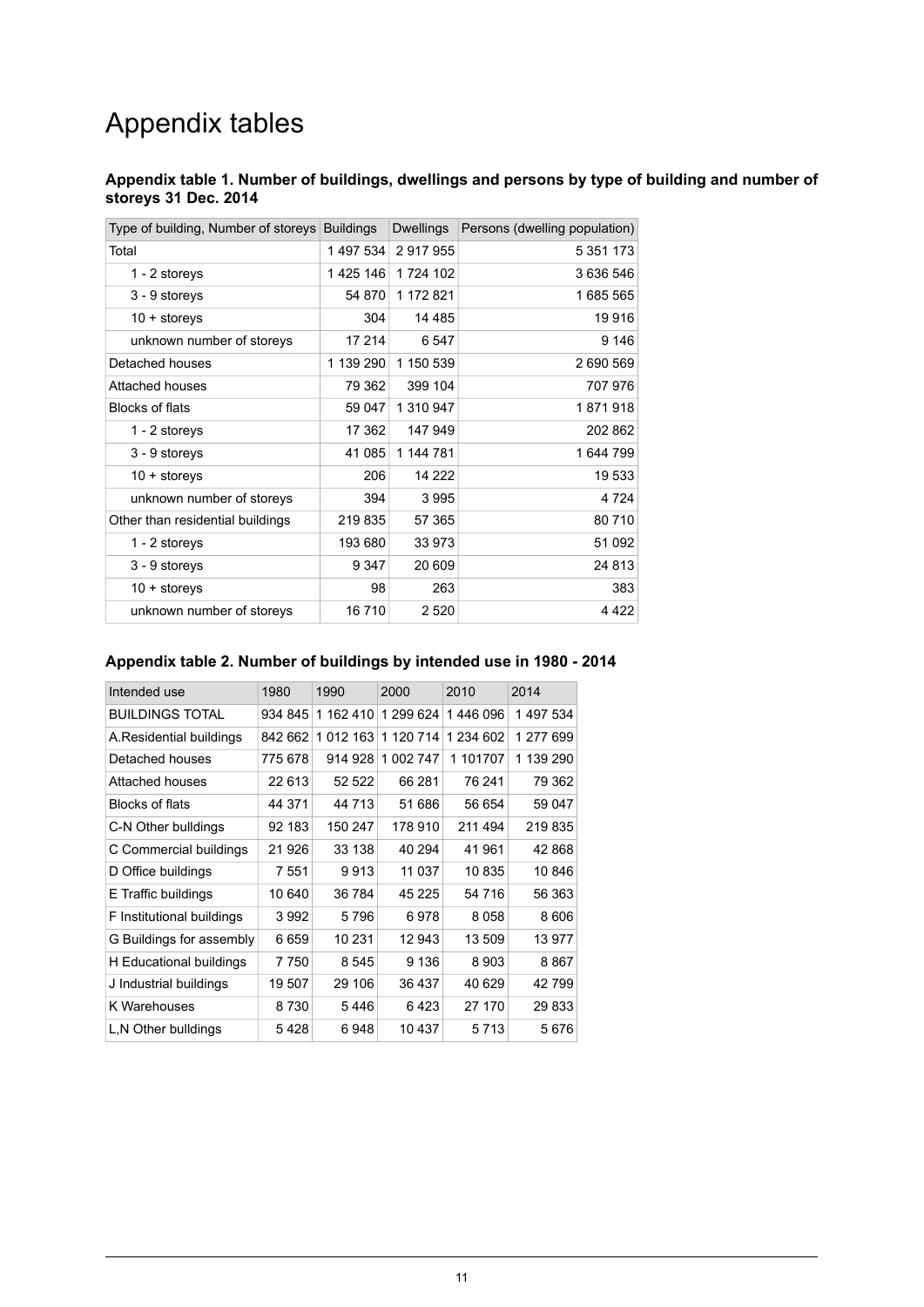| Fuel                   | Year                 |         |           |           |          |           |
|------------------------|----------------------|---------|-----------|-----------|----------|-----------|
|                        | 1970                 | 1980    | 1990      | 2000      | 2010     | 2014      |
| <b>Buildings total</b> | 837948               | 934 845 | 1 162 410 | 1 299 490 | 1446 096 | 1 497 534 |
| District-/localheat    | $\ddot{\phantom{a}}$ | 48 538  | 105 608   | 130 946   | 164 721  | 177 922   |
| Oil, gas               | 320 171              | 347 498 | 306 750   | 320 934   | 322 279  | 317780    |
| Coal, coke             | 24 3 28              | 11 794  | 8753      | 7986      | 6983     | 6776      |
| Electricity            | 41872                | 178 707 | 357 743   | 455 752   | 554 368  | 576 572   |
| Wood, peat             | 429 467              | 327 230 | 321 342   | 292 763   | 277 553  | 278 624   |
| Ground heat            |                      |         |           | 3 3 9 7   | 21 667   | 41 048    |
| Other, unknown         | 22 111               | 20 578  | 62 214    | 87486     | 98 525   | 98 812    |
| $\%$                   | 100,0                | 100,0   | 100,0     | 100,0     | 100,0    | 100,0     |
| District- /localheat   | $\ddot{\phantom{a}}$ | 5,2     | 9,1       | 10,1      | 11,4     | 11.9      |
| Oil, gas               | 38,2                 | 37,2    | 26,4      | 24,7      | 22,3     | 21.2      |
| Coal, coke             | 2,9                  | 1,3     | 0,8       | 0,6       | 0,5      | 0.5       |
| Electricity            | 5,0                  | 19,1    | 30,8      | 35,1      | 38,3     | 38.5      |
| Wood, peat             | 51,3                 | 35,0    | 27,6      | 22,5      | 19,2     | 18.6      |
| Ground heat            |                      | ٠.      | ٠.        | 0,3       | 1,5      | 2.7       |
| Other, unknown         | 2,6                  | 2,2     | 5,4       | 6,7       | 6,8      | 6.6       |
|                        |                      |         |           |           |          |           |

#### **Appendix table 3. Number of buildings by heating fuel 1970-2014**

#### <span id="page-11-0"></span>**Appendix table 4. Number of buildings by construction material 1960-2014**

| Type of building |      | Construction material |       |         |               |           |      |                |           |
|------------------|------|-----------------------|-------|---------|---------------|-----------|------|----------------|-----------|
|                  |      | Total                 | $\%$  | Stone   | $\frac{0}{0}$ | Wood      | $\%$ | Other, unknown | $\%$      |
| <b>Buildings</b> | 1960 | 832 460               | 100,0 | 55 008  | 6,6           | 777 452   | 93,4 |                | $\cdot$   |
| total            | 1970 | 837 948               | 100,0 | 83 125  | 9,9           | 754 823   | 90,1 |                | $\cdot$ . |
|                  | 1980 | 934 845               | 100,0 | 120 608 | 12,9          | 814 237   | 87,1 |                | $\cdot$ . |
|                  | 1990 | 1 162 410             | 100,0 | 168 818 | 14,5          | 956 626   | 82,3 | 36 966         | 3,2       |
|                  | 2000 | 1 299 624             | 100,0 | 194 725 | 15,0          | 1 040 189 | 80,0 | 64 710         | 5,0       |
|                  | 2010 | 1446 096              | 100,0 | 229 311 | 15,9          | 1 163 138 | 80,4 | 53 647         | 3,7       |
|                  | 2014 | 1 497 534             | 100,0 | 240 697 | 16,1          | 1 205 351 | 80,5 | 51 486         | 3,4       |
| Residential      | 1960 | 725 932               | 100,0 | 25 586  | 3,5           | 700 346   | 96,5 | $\ddotsc$      | $\ddotsc$ |
| buildings        | 1970 | 768 204               | 100,0 | 58 287  | 7,6           | 709 917   | 92,4 |                | $\cdot$ . |
|                  | 1980 | 842 662               | 100,0 | 89 490  | 10,6          | 753 172   | 89,4 |                |           |
|                  | 1990 | 1 004 809             | 100.0 | 121 291 | 12,1          | 870 314   | 86,6 | 13 204         | 1,3       |
|                  | 2000 | 1 120 714             | 100,0 | 138 357 | 12,3          | 935 928   | 83,5 | 46 4 29        | 4,1       |
|                  | 2010 | 1 234 602             | 100,0 | 159 441 | 12,9          | 1 039 706 | 84,2 | 35 455         | 3,7       |
|                  | 2014 | 1 277 699             | 100,0 | 166 600 | 13,0          | 1 076 800 | 84,3 | 34 299         | 2,7       |
| Other            | 1960 | 106 528               | 100,0 | 29 4 22 | 27,6          | 77 106    | 72,4 |                |           |
| buildings        | 1970 | 69 744                | 100,0 | 24 838  | 35,6          | 44 906    | 64,4 |                | $\cdot$ . |
|                  | 1980 | 92 183                | 100,0 | 31 118  | 33,8          | 61 065    | 66,2 |                |           |
|                  | 1990 | 150 249               | 100,0 | 47 394  | 31,5          | 82 661    | 55,0 | 20 194         | 13,4      |
|                  | 2000 | 178 910               | 100,0 | 56 368  | 31,5          | 104 261   | 58,3 | 18 28 1        | 10,2      |
|                  | 2010 | 211 494               | 100,0 | 69870   | 33,0          | 123 432   | 58,4 | 18 182         | 8,6       |
|                  | 2014 | 219 835               | 100,0 | 74 097  | 33,7          | 128 551   | 58,5 | 17 187         | 7,8       |